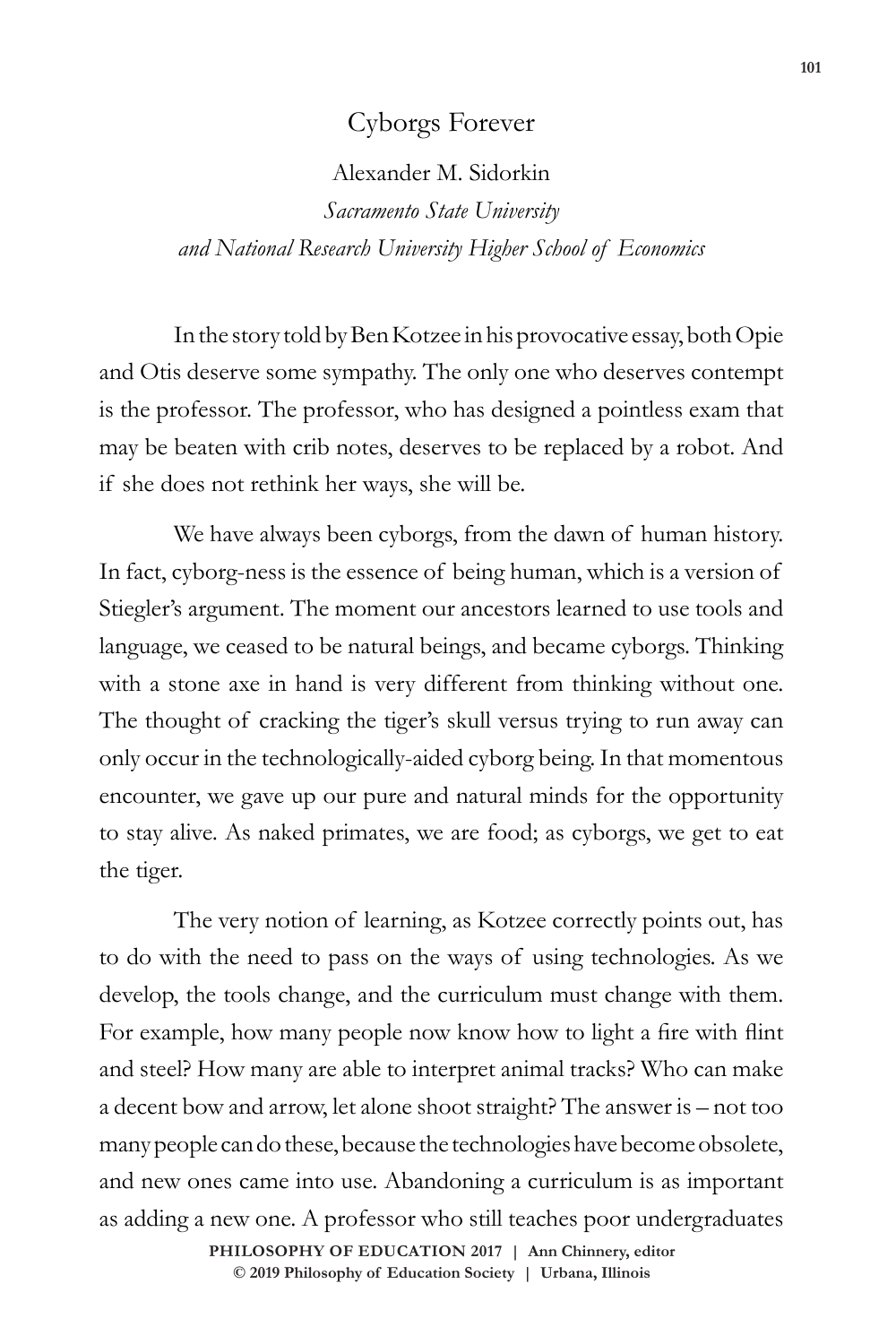## **102 Cyborgs Forever**

to light fire with flint is either an anthropologist or a bit odd. A teacher who compels students to recall simple information without Google is making the same mistake. He is fantasizing about some imaginary rustic world without Google and Wikipedia, where a few learned white men in wigs recite whole passages from Plato from memory, in Classical Greek. He prefers the older model cyborgs, and goes to pains to justify his misguided aesthetic preferences.

Looking into the future, I can easily imagine a world where reading and writing become obsolete, and where we will communicate with our machines and with each other in a simpler ways of speaking and listening. After all, in many schools, teachers have stopped teaching kids the cursive, because they are not very likely to write fast with a pen.

Our minds have always been immersed in not just the physical world, but also in the practices of changing it. All these practices are technologies; they are learnable ways of using tools, both physical and mental. For example, the Neolithic revolution has given us not only the breakthrough technology of farming and animal rearing, but also a new outlook on the world, where there are places of permanent dwelling, the notion of home, massive warfare, excess production, the value of farmable land, inheritance, and appreciation for hard work. The first information technology is speech itself, followed by drawing and poetry as ways to remember more and more important things. Writing was not the first information technology, but for sure it is one of the most profound in terms of shaping our minds. The printing press and fiber-based paper technologies made this new technology significantly more affordable, which profoundly shaped more human minds.

The new wave of information technologies we are witnessing is not the first and not the last - nor even the strongest - so I am not sure why Kotzee and the authors he cites consider this particular change as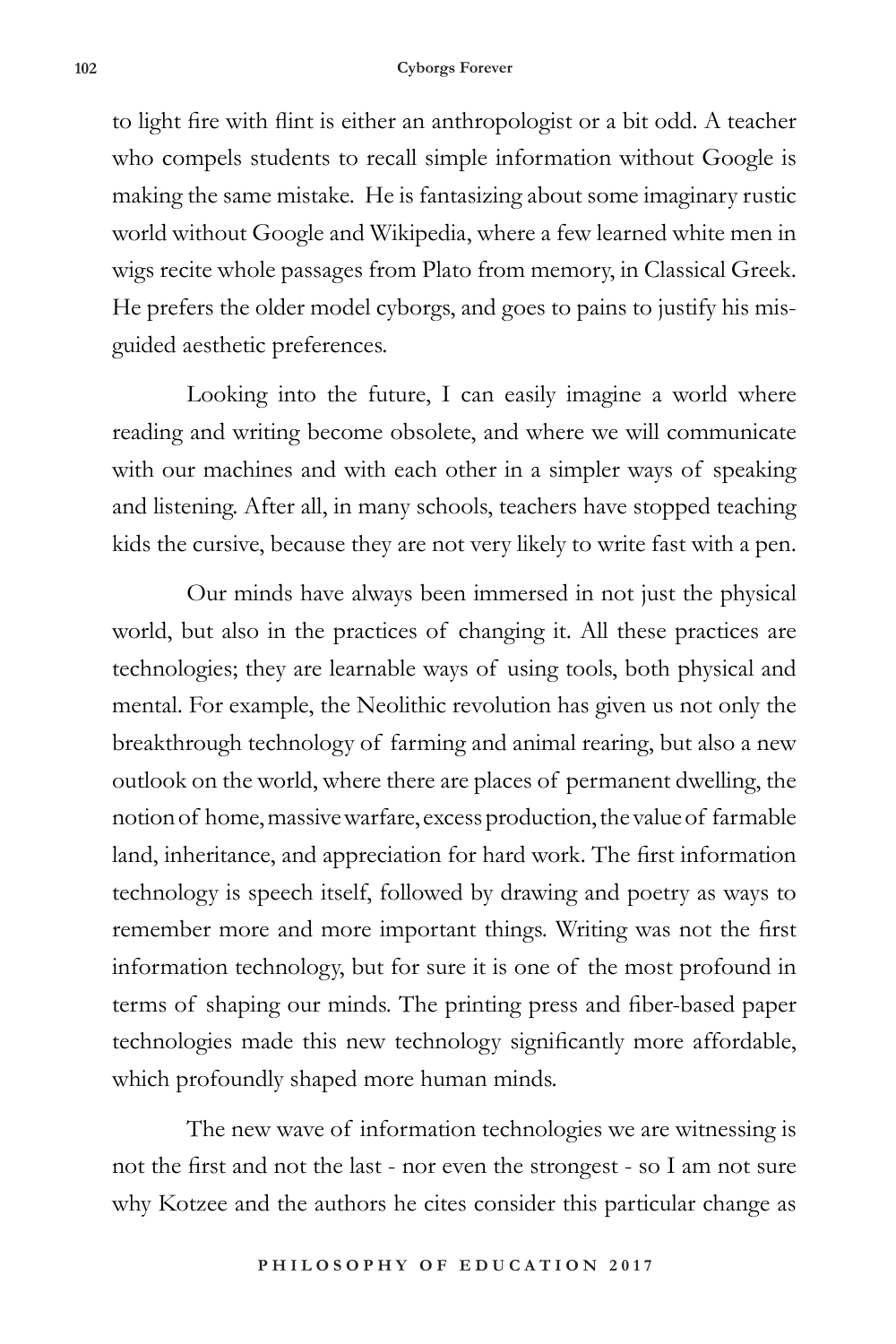something unique. The improvement from an encyclopedia to Wikipedia is not that dramatic, really. In fact, we are experiencing a significant slowing down in the growth of labor productivity, perhaps because information technologies have reached the point of saturation.<sup>1</sup> Recently growth in the US has been at 1.1% per year, whereas between 1947 and 1973 it averaged 2.8% annually. The myth of rapidly evolving technology is unfounded. We have entered a more stable period. It is only the bias of presentism that leads us to exaggerate the importance of today with respect to yesterday or tomorrow.

The first question Kotzee asks is whether the mind actually extends beyond the body, or whether it is our practices that actually extend, and the mind stays where it should have been. I am not clear on the pragmatics of the question. His later question does matter: what should we teach children to do? But the former does not help us much to answer this. Who cares where the mind is? It is only in pragmatic applications that the definition of mind comes into some importance.

The answer to the second question is important, and I am generally in agreement with Kotzee on the answer. In my view, we should teach the most common practices, fundamental to our culture and our way of life, with special emphasis on the skills that we believe are going to gain in importance in the future.

A good example from Kotzee's paper is about teaching and testing the ability to run sophisticated searches. We can ask students of education that such and such kids come from poor families, but are performing well in school, what does the research community know about the phenomenon? To answer such a question, one must first know what to look for, for example, the notion of resilience and resilience research. There are several dozen ways to describe the same phenomenon in English, but to be a good researcher, one has to become a good searcher. One should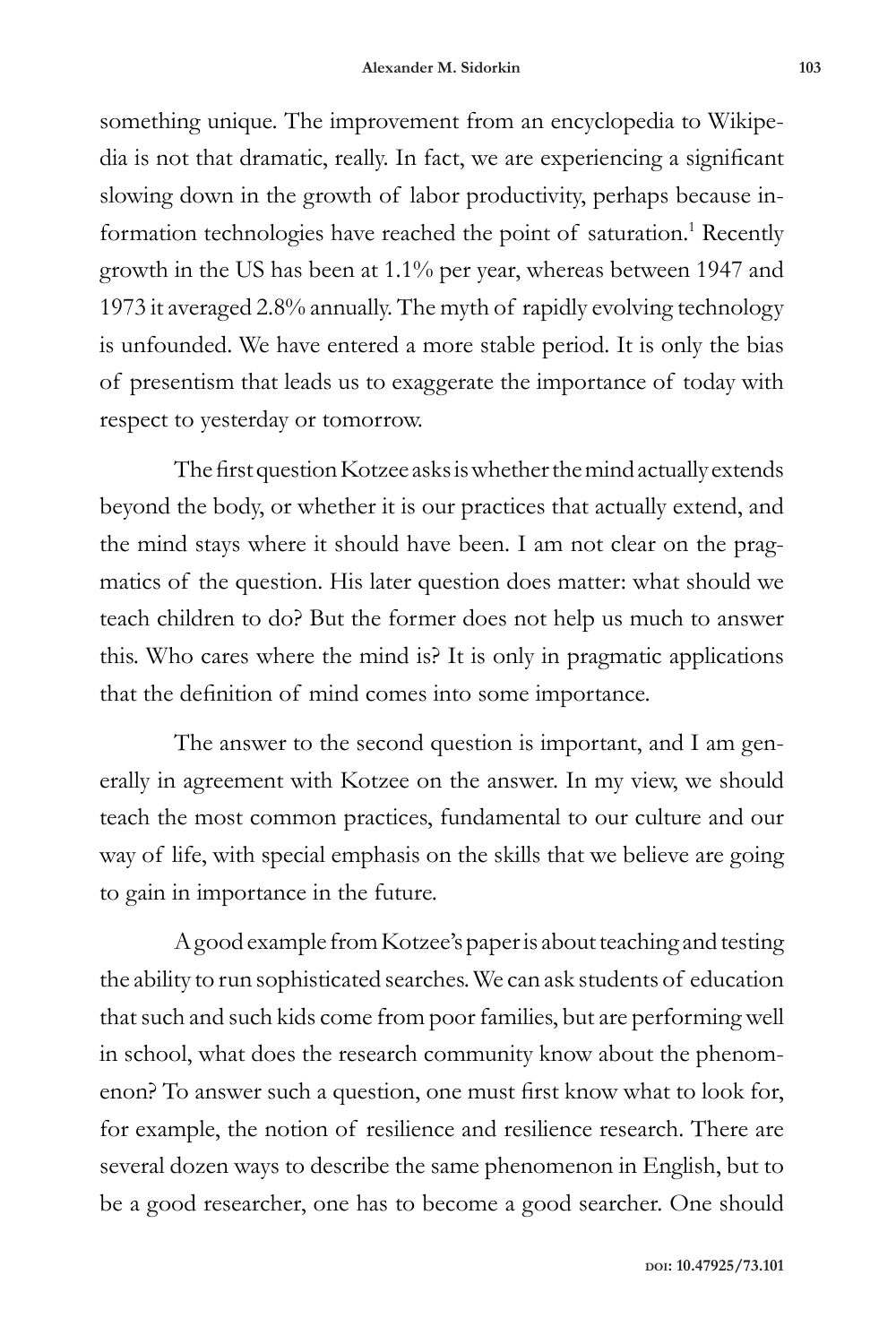## **104 Cyborgs Forever**

possess the critical piece of declarative knowledge; it remains critical despite what some may think. In turn, to even understand the concept of resilience, one has to be aware of the link between socioeconomic status and academic achievement. One should get an extra point for citing the Coleman Report.<sup>2</sup> Two extra points for bringing up the notion of "confounding variable," under any of its multiple names.

I really do not care as much if you knew about it for a long time, or your search strategies are so sophisticated that you were able to find the seminal piece of research just five minutes ago, during the exam. In fact, I personally have greater admiration for the brilliant searcher who can find things fast, than for the nerd who knows everything. My sympathies are with Otis the cheater, and his act of rebellion against the mindless curriculum; they are not with Opie the honest nerd. The distinction between knowledge held for a long time and knowledge just acquired is meaningless. The skill of a sophisticated search, however, is central to the contemporary way of life. Therefore, you really want to test students' ability to run a good search, not their memory. This highly complex cognitive competency includes both the practical knowledge of the search engine's syntax, the sufficient declarative knowledge, a large vocabulary, and creativity.

Once we break down the skill of smart googling into a step-by-step progression, then yes, I can allow a certain task to be off-line. But that has to be determined by the logic of the skill development, not because there is something wrong with using the Internet or cell phones. And there are definitely no grounds for privileging older technologies, such as brain-based memory, to the newer ones, such as external digital memory.

The fundamental question I would rather ask is why education seems to be always a couple of steps behind current technologies. Why did we teach inkwell penmanship after the ballpoint pen was invented?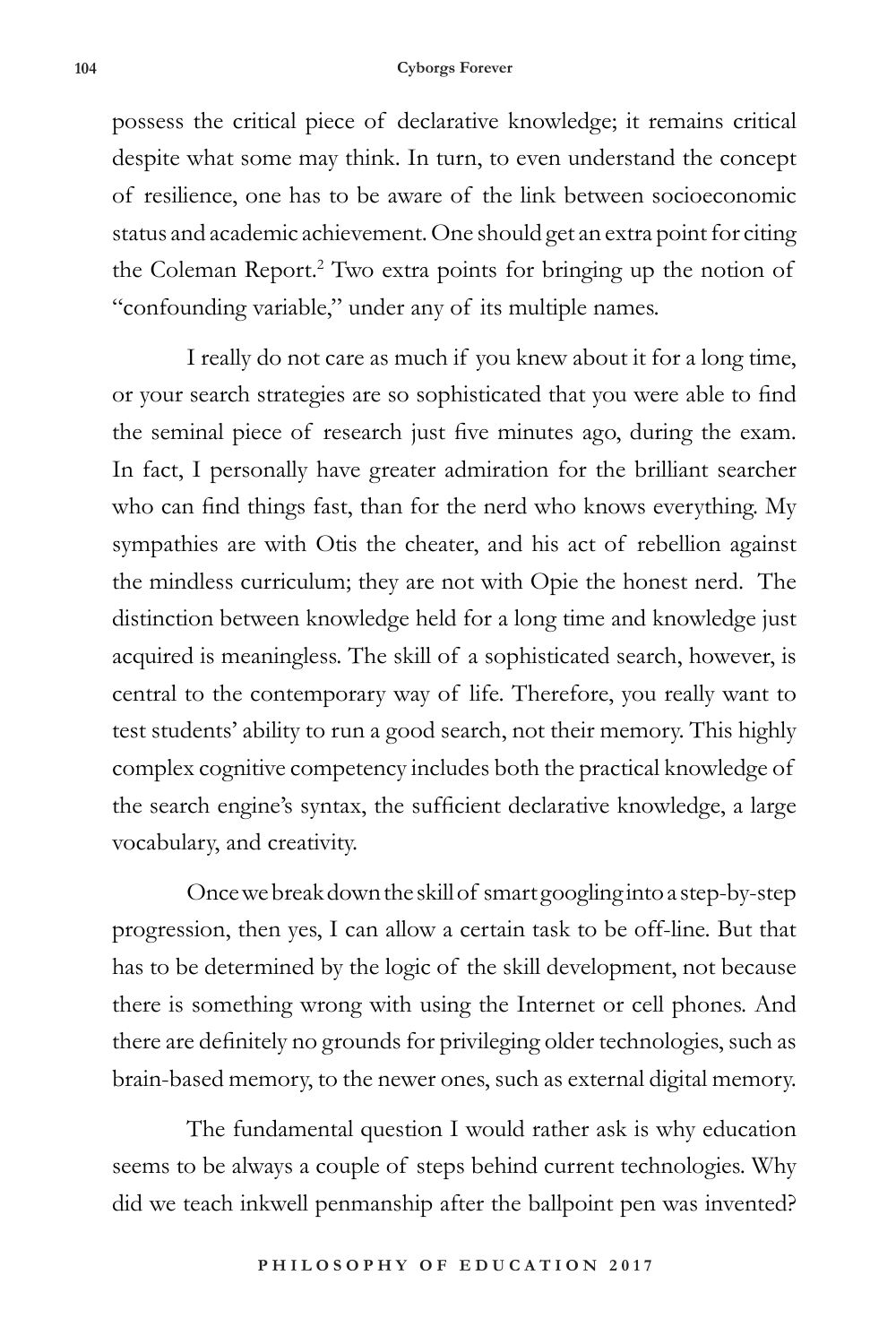Why did military officers have to learn swordplay for centuries after swords became completely irrelevant? It is as if educators held a dystopian fantasy that the civilization may suffer from some catastrophe. What if a calculator is unavailable and you don't know how to do the long divisions on paper? What if the Internet goes down and you won't know how to convert Fahrenheit to Celsius? In addition, of course, everyone should learn the skills of survival in the wilderness, because you have an astronomically low chance of ever needing to use them. And the skills of setting the privacy settings on Facebook: those you do not need to learn in schools, because you are absolutely going to need them.

It is either dystopian anxiety, or perhaps the notion that there is something intrinsically noble or formational about learning the older, more proven, and "true" set of skills. Therefore, we make the kids learn the  $16<sup>th</sup>$  and  $17<sup>th</sup>$  century gibberish instead of translating Shakespeare into the language of the living.

I think the anxiety about cyborgs comes from an assumption about human beings as the natural being, somehow separated from the machines they are using. I think this is what Kotzee means by "ordinary metaphysics." I have little use for any metaphysics, much less for the ordinary kind. We are nothing without our tricks, our instruments, and our machines. Our biological nature is so blended with technological nature, it makes privileging the former just another obsolete technology. Human destiny is unfolding as more, not less, technological. I share Kotzee's main argument, but do not understand the need to compromise with the Luddites and pastoralists. The notion of unaided knowledge is but a phantom. The cyborgs of the world, unite.

<sup>1</sup> Bureau of Labor Statistics, "Labor Productivity and Costs," https://www. bls.gov/lpc/prodybar.htm